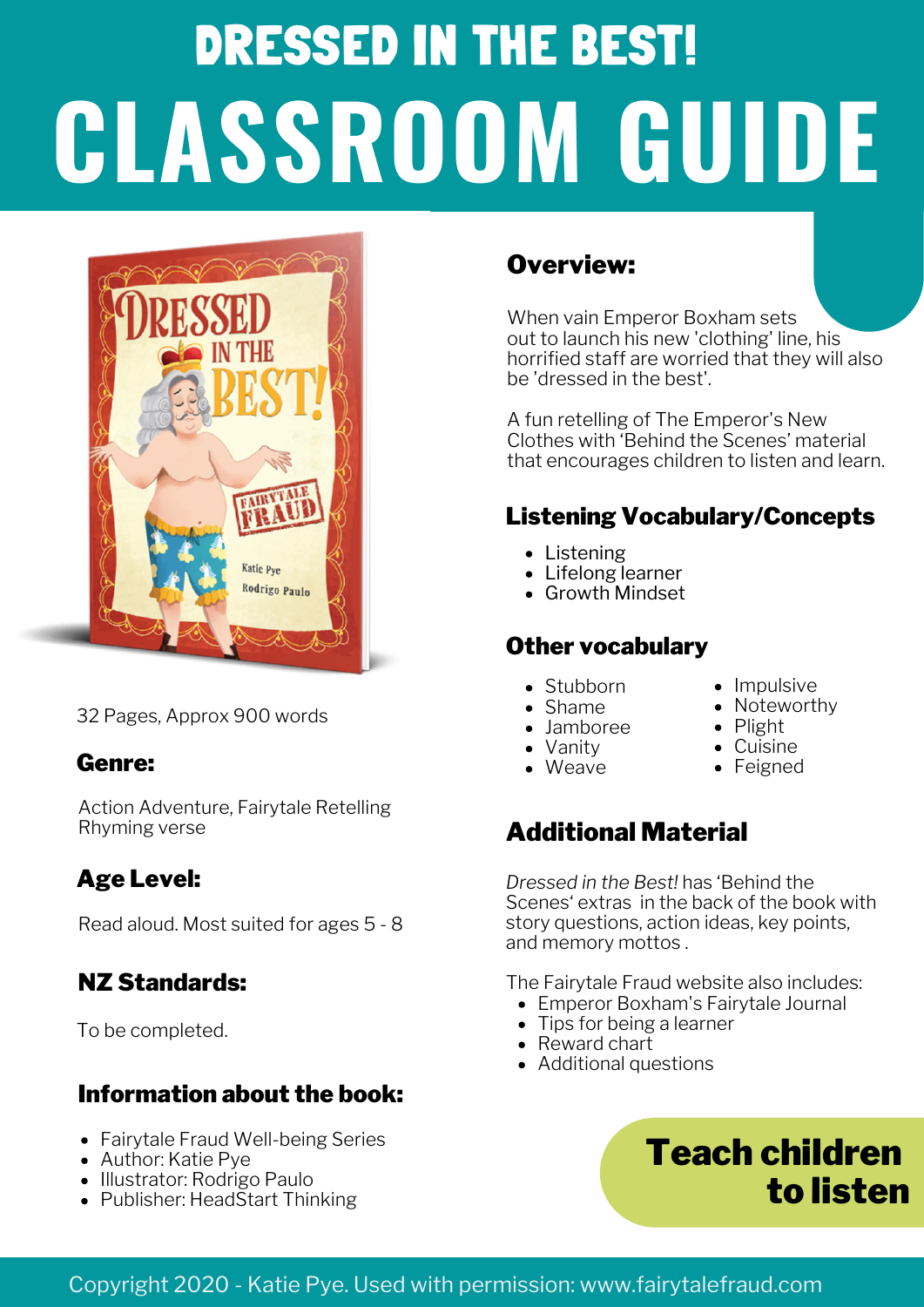# DRESSED IN THE BEST! **CLASSROOM GUIDE**

## GETTING READY TO READ READING THE BOOK

#### Introduce the concept 1. and vocabulary:

- What do you think empathy means?
- What does it mean to consider others?
- What do you think a fraud is?

#### 2. Connect children's past experience with the book

- What do they know about the traditional version of *The Emperor's New Clothes?*
- Have you ever thought you are right and found out that you are not?
- Read the copy. What do they think might happen?

#### 3. Be aware of the following text features:

- The book is in rhyming verse.
- New vocabulary words are introduced see the list above

#### Story questions:

- Why didn't the Emperor listen to the little boy?
- Could you imagine walking around school in just your underwear?
- How would you react if someone sent you a present with nothing inside?
- What do you think the villagers were saying behind the Emperor's back when he launched his shop?
- What other ideas might the staff have tried to get the Emperor to see sense?
- Do you think the banquet guests enjoyed being part of the act?
- What made the Emperor finally realise that he had nothing on?
- How did the Emperor get through his embarrassment?

#### Notice embarrassment:

There are a number of points throughout the situation where the stubborn emperor puts himself into embarrassing situations. What are these?



Teach children to listen

Copyright 2020 - Katie Pye. Used with permission: www.fairytalefraud.com